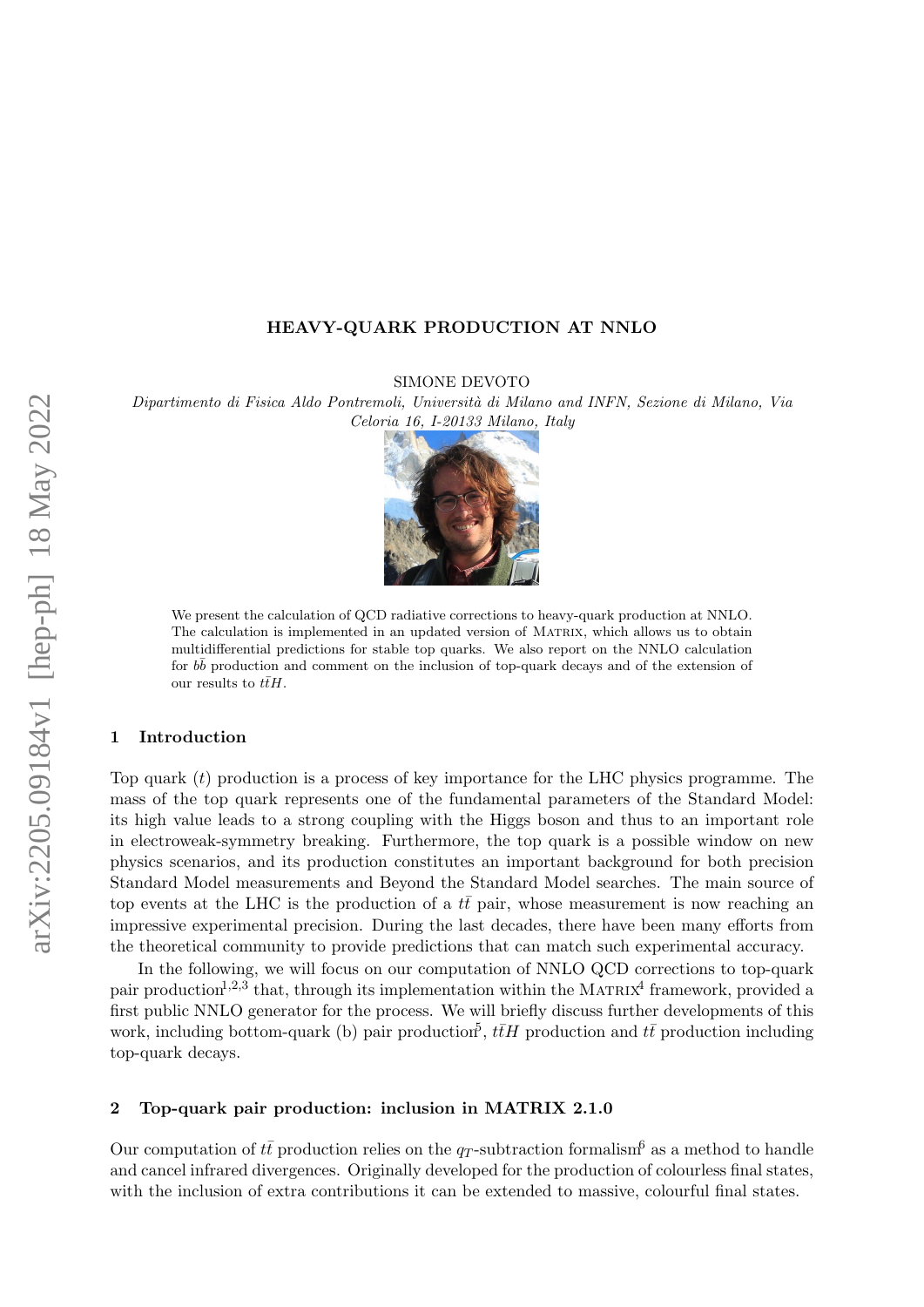Within the  $q_T$ -subtraction formalism, the cross section for the production of a general final state  $F$  can be written as follows:

<span id="page-1-0"></span>
$$
d\sigma_{NNLO}^F = \mathcal{H}_{NNLO}^F \otimes d\sigma_{LO}^F + \left[ d\sigma_{NLO}^{F+jet} - d\sigma_{NNLO}^{CT} \right] \,. \tag{1}
$$

The term in the square brackets represents the contribution to the cross section with  $q_T \neq 0$ ,  $q_T$  being the transverse momentum of the system F. Since the final state F has  $q_T = 0$  at Born level kinematics, this contribution at NNLO is effectively captured by the NLO cross section for the final state  $F+$  jet that can thus be computed with known NLO subtraction techniques such as, for instance, the dipole subtraction method<sup> $7$ </sup>. There are some extra singularities of pure NNLO type associated to the limit  $q_T \to 0$ , which are subtracted by the counterterm  $d\sigma_{NNLO}^{CT}$ . If F is colourless,  $d\sigma_{NNLO}^{CT}$  is built by using the knowledge of the small- $q_T$  behaviour of the cross section as given by all-order resummation<sup>[8](#page-3-7)</sup>. The coefficient  $\mathcal{H}_{NNLO}^F$  provides the contribution to the process with  $q_T = 0$ , and thus contains the information on the virtual corrections.

The extension of eq[.1](#page-1-0) to a massive colourful final state  $F$  requires additional soft contributions, affecting both the counterterm  $d\sigma_{NNLO}^{CT}$  and the coefficient  $\mathcal{H}_{NNLO}^F$ . The contribution to  $d\sigma_{NNLO}^{CT}$  is known from Ref.<sup>[[9](#page-3-8)</sup>], while the contribution to  $\mathcal{H}_{NNLO}^F$  has been recently evaluated by us  $^{10}$  $^{10}$  $^{10}$  (see also Ref.<sup>[[11](#page-3-10)</sup>]).

With the inclusion of those final ingredients, we were able to apply  $q_T$ -subtraction to the production of a colourful final state and to carry out several phenomenological studies on  $t\bar{t}$ production at NNLO. We considered the inclusive cross section<sup>[1](#page-3-0)</sup>, differential distributions and comparisons with experimental data<sup>[2](#page-3-1)</sup>, and predictions in the  $\overline{MS}$  renormalisation scheme for the  $top$  mass<sup>[3](#page-3-2)</sup>.

Our calculation has been implemented in Matrix, a computational framework that allows the user to evaluate fully differential cross sections for a wide class of process at hadron colliders at NNLO QCD and NLO EW. The core of Matrix is the Monte Carlo integrator Munich, that contains an implementation of the Catani-Seymour subtraction method<sup> $7,12$  $7,12$  $7,12$ </sup> for NLO QCD computations. The required amplitudes are obtained either from  $OPENLOOPS<sup>13</sup>$  $OPENLOOPS<sup>13</sup>$  $OPENLOOPS<sup>13</sup>$  or, in the case of the two-loop amplitudes, in the form of numerical grids or analytic expressions. Matrix then implements then the  $q_T$ -subtraction formalism and provides the user with the desired differential distribution for the chosen infrared-safe observable.

A preliminary version of the code for the computation of multi-differential distributions for  $t\bar{t}$  production has been made available to experimental collaborations, and has already been used for data-theory comparisons<sup>[14](#page-3-13)</sup>. In the latest release of MATRIX, version 2.1.0, the inclusion of  $t\bar{t}$  $t\bar{t}$  $t\bar{t}$  production has become publicly available<sup>*d*</sup>.

Matrix 2.1.0 contains several improvements with respect to the previous version. The number of supported processes increases: not only  $t\bar{t}$  production is included, but also tri-photon production<sup>[15](#page-3-14)</sup>. Furthermore, the user has now access to the option to compute double-differential distributions for arbitrary infrared-safe observable. Finally, on a more technical side, the inclu-sion of power corrections<sup>[16](#page-3-15)</sup> and of the bin-wise extrapolation in the  $r_{\text{cut}} \rightarrow 0$  limit of the slicing parameter improve the accuracy of the predictions for the distributions.

## <span id="page-1-2"></span>3 Further Developments: bottom-quark pair production

The completion of the computation of  $t\bar{t}$  production within the  $q_T$ -subtraction formalism opens the door to several possible extensions.

A first development was the computation of NNLO QCD corrections to  $b\bar{b}$  production<sup>[5](#page-3-4)</sup>. This has been implemented in the MATRIX framework as an extension of  $t\bar{t}$  production, by changing the heavy-quark mass and by allowing an arbitrary number of light flavours (from  $n_f = 5$  to  $n_f = 4$ ), which corresponds to a computation with a massive bottom quark and a

<span id="page-1-1"></span><sup>&</sup>lt;sup>a</sup>The latest version of MATRIX can be downloaded at:  $\frac{h}{h}$  <https://matrix.hepforge.org>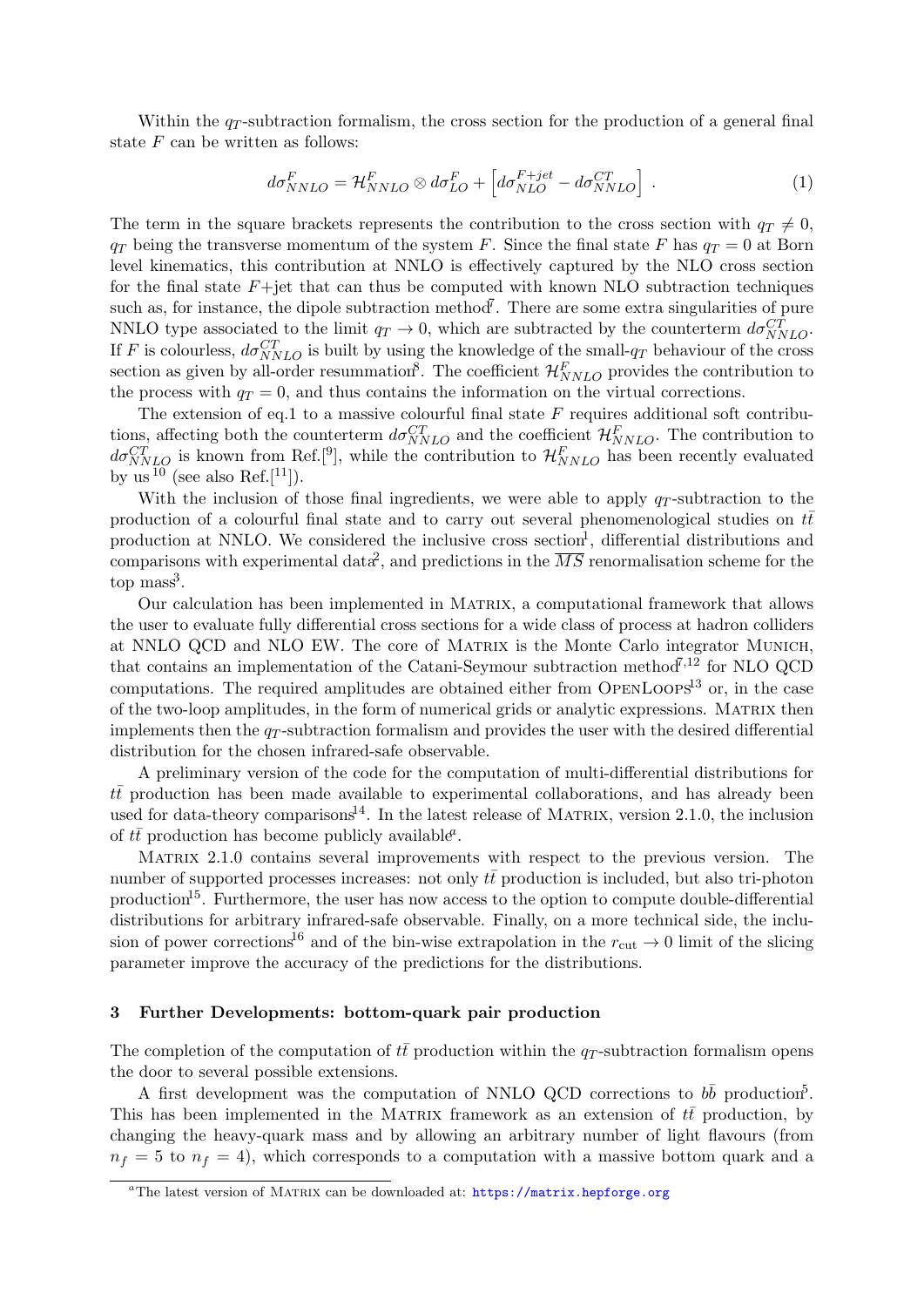

Figure 1 – Bottom-quark pair production cross section as measured by the Alice, Phenix, CDF and UA1 collaborations. The green band represent the NNLO prediction computed with MATRIX. Plot taken from Ref. $[17]$  $[17]$  $[17]$ .

top quark decoupled from the process. We obtained results for the inclusive cross section and first predictions for differential distributions. The computation is fully implemented in a (at the moment) private release of MATRIX. Predictions are provided upon request, and have already been used by the Alice collaboration in their analysis.

In Figure [1](#page-1-2) we show the comparison, presented by the ALICE collaboration<sup>[17](#page-3-16)</sup>, between different experimental measurements and theoretical predictions for  $b\bar{b}$  production. The ALICE effective experimental measurements and theoretical predictions for *bo* production. The ALICE analysis corresponds to a centre of mass energy  $\sqrt{s} = 5.02 \text{ TeV}$ , and the cross section for  $b\bar{b}$  production is extracted from D-meson measurements. Figure [1](#page-1-2) additionally shows results at other collider energies as obtained by several other experiments (Phenix, CDF, UA1). The data are compared to our NNLO predictions (green band) and to the FONLL predictions<sup>[18](#page-3-17)</sup> (blue band), which are obtained by combining NLO QCD corrections and resummed computations. The inclusion of NNLO QCD corrections leads to a better agrement with the data at all the considered collider energies, and reduces the theoretical uncertainties, as obtained by using the customary 7-points scale variation.

### 4 Conclusions and Outlook

The  $q_T$ -subtraction formalism has been extended to the production of heavy-quark pairs in hadron collisions, leading to several phenomenological application to  $t\bar{t}$  and  $b\bar{b}$  production. This computation has been implemented in the MATRIX framework, and  $t\bar{t}$  production is now supported as a process in the latest version of the public release of MATRIX.

Our work can be extended in several directions. We can consider the production of a heavyquark pair with additional colourless particles. First steps in this direction have been carried out with the computation of NNLO corrections for  $t\bar{t}H$  production in the flavour off-diagonal channels<sup>[19](#page-3-18)</sup>. To complete the computation in the other channels some ingredients are still missing. In particular, the two-loop amplitudes are not yet available, and the contribution of soft final state emission has to be properly evaluated.

We can also consider the inclusion of top quark decays and off-shell effects. In this case, the process is actually  $pp \to e^+ \nu_e b \mu^- \bar{\nu}_\mu \bar{b} + X$  and higher-order QCD corrections can be computed by considering the production of the  $b\bar{b}$  pair recoiling against the colourless  $2l2\nu$  system. Work in these directions is ongoing.